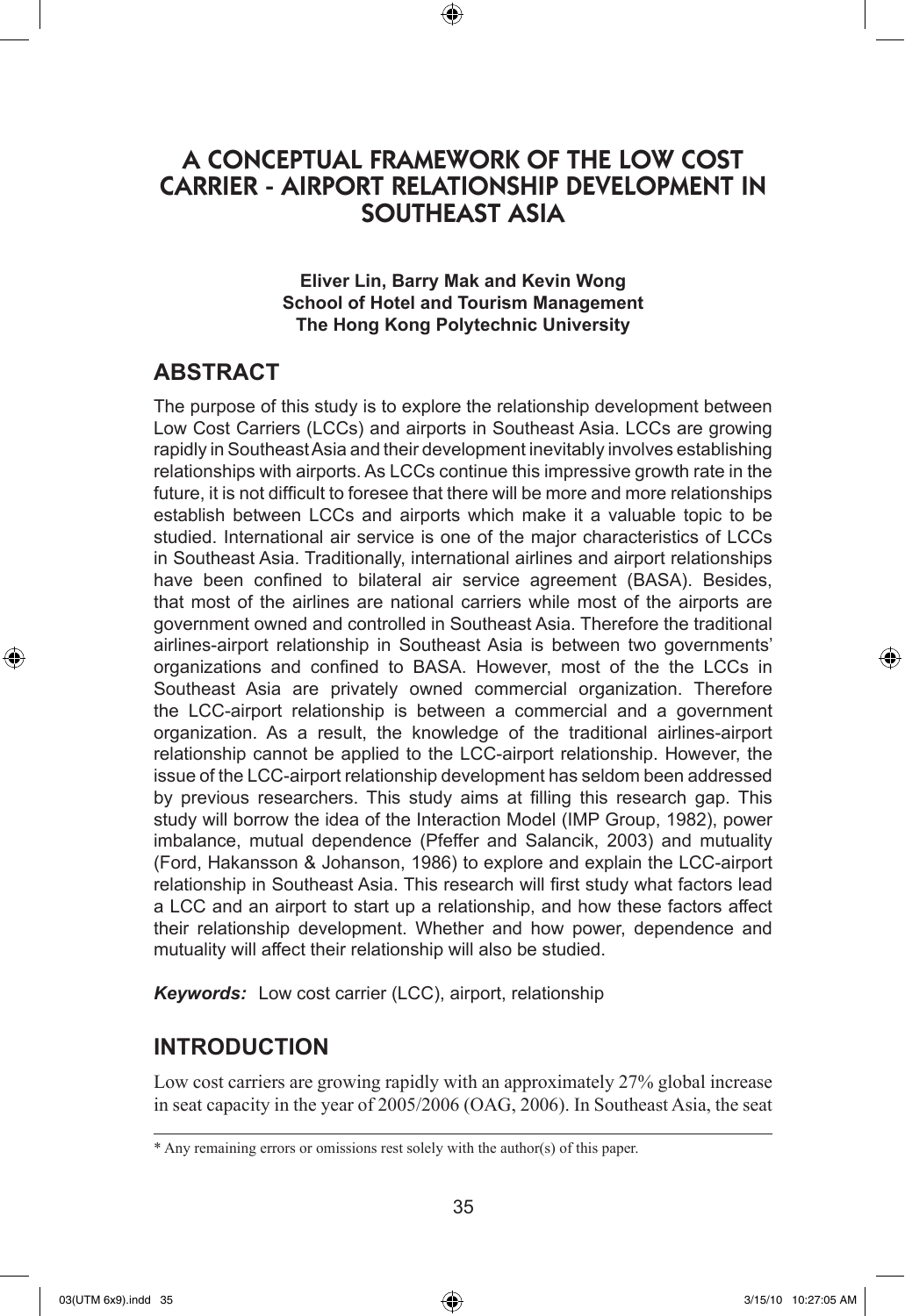capacity increased by 57.6% (OAG, 2006) in the same period. The development of LCC inevitably involves establishing relationships with airports. As LCC continue this impressive growth rate in the future, it is not difficult to foresee that there will be more and more relationships establish between LCCs and airports which make it a valuable topic to be studied.

⊕

As LCCs have developed rapidly, many researchers have paid increasing attentions to them such as analysising their geographical network (Dobruszkes, 2006), their development and life cycle (Francis, Humphreys, Ison & Aicken, 2006), and competitive advantage (Gillen & Lall, 2004). The relationship between LCCs and airports has captured the attention of several scholars, such as Barbot (2006), Francis, Humphreys and Ison (2004), Francis, Fidato and Humphreys, (2003). Their studies were mainly about discount on airport charges and the importance of non-aeronautical revenue. However, the issue of LCC-airport relationship development has seldom been addressed by previous researchers. This study aims at filling this research gap.

The study make reference to the idea of the Interaction Model (IMP Group, 1982), power imbalance, mutual dependence (Pfeffer and Salancik, 2003) and mutuality (Ford, Hakansson & Johanson, 1986) to explore and explain the LCCairport relationship in Southeast Asia. It will first research the factors which lead a LCC and an airport to start up a relationship, what factors and how these factors affect their relationship development. Besides this, whether and how power, dependence and mutuality will affect their relationship will also be examinde.

## **PROBLEM STATEMENT**

LCCs in the USA mainly provide domestic services. The  $3<sup>rd</sup>$  package of liberalization created a single market in Europe, therefore air services within the Single Sky become domestic routes. However, there is no single market agreement in Southeast Asia, and almost all the air services between countries in Southeast Asia are regulated by bilateral air service agreements (BASAs). As a result, international air service becomes one of the major characteristics of LCCs in Southeast Asia. Altogether they fly to approximately 100 foreign destinations from their origins.

Most of the international air services in Southeast Asia are regulated by BASAs. These give airlines rights and responsibilities to fly to airports agreed to by the two involved governments. Airports also have rights and responsibilities to accommodate airlines appointed under BASAs. Airlines and airports only exercise the BASAs which are negotiated and agreed by the 2 involved governments. Besides, airlines are mainly national carriers while airports are mainly government owned and controlled in Southeast Asia. Therefore, the traditional relationship between international airlines and airport in Southeast Asia is between two government organizations and confined to BASA.

⊕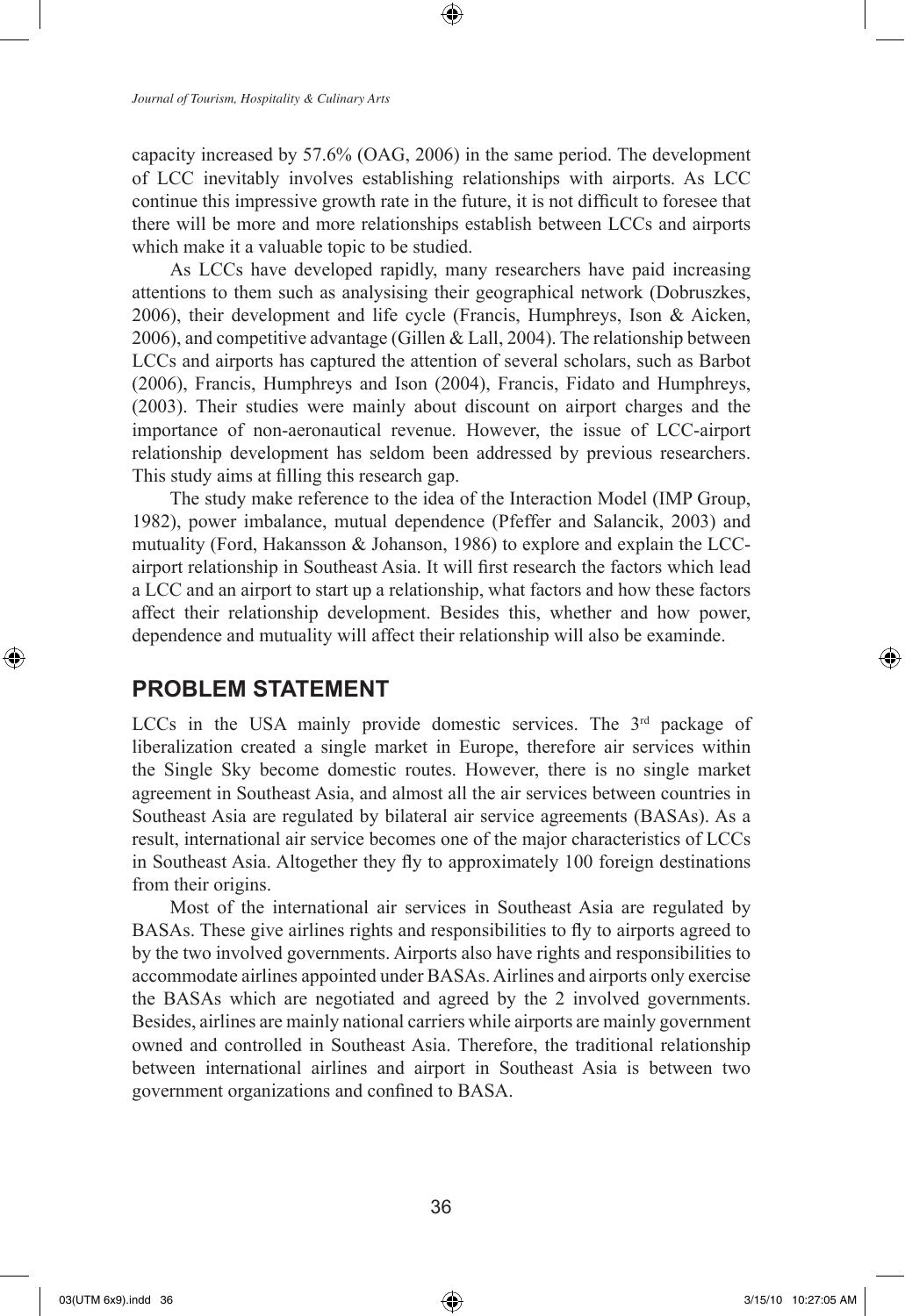⊕

However, the relationship between LCCs and airport is totally different. In Southeast Asia, most of the LCCs are privately owned commercial organizations and need to make every effort to ensure a return for their stakeholders. Although LCCs in Southeast Asia are also regulated by BASAs as the national airlines, LCCs do not have the responsibility to fly to all the foreign destination airports agreed to in BASAs. Instead, LCCs have the flexibility to make commercial decision on which airports to fly to, provided that the airports are agreed in BASAs. On the other hand, most of the airports in Southeast Asia are still government owned and controlled which may not aim at commercial benefit only. As a result, the LCCairport relationship is between a commercial and a government organization. LCCs and airports will strive for their own interests which may create barriers in their relationship. Arguments between LCCs and airports are not unusual nowadays, such over as discounts on airport charges and LCCs threatening to fly to another airport. However, these are new experiences for airports in Southeast Asia because these are not happening in the traditional airlines-airport relationship. The knowledge of the traditional airlines-airport relationship can no longer be applied to the LCC-airport relationship.

Building up a relationship with one airport means developing an additional route to a LCC while building up a relationship with one LCC means tapping a source of income to airports. Obviously, their relationship has significant implications for future development of both parties. Since the knowledge of the traditional airlines-airport relationship cannot be applied to the LCC-airport relationship, this research attempts to construct a conceptual framework for exploring the development of the relationship between LCC and airport.

### **OBJECTIVES**

- To identify the prerequisite conditions that allow LCCs and airport to start up a relationship;
- To identify the factors that lead the LCCs and airports to start up a relationship;
- To identify the factors that influence the development of an LCC-airport relationship;
- To examine how these factors influence the development of an LCCairport relationship;
- To identify the role of government in the LCC-airport relationship;
- To examine how the LCC-airport relationship in turn affects their business development; and
- To construct a conceptual framework for understanding the LCC-airport relationship development in Southeast Asia.

⊕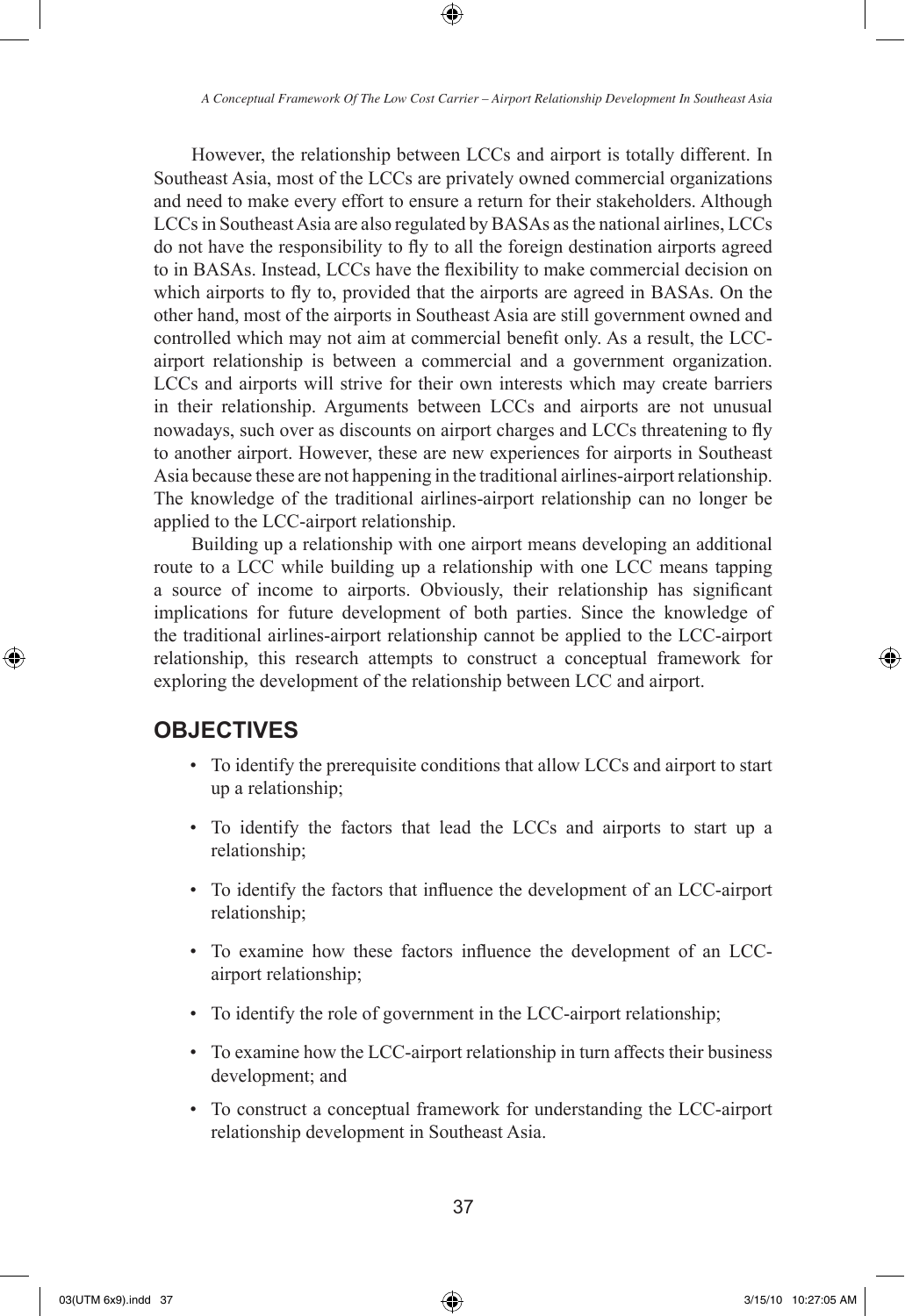## **LITERATURE REVIEW**

#### **Relationship between LCCs and airports**

Traditionally, the contract between airlines and airport stated the conditions of use of airport facilities and services in exchange for the aeronautical fees paid by the airlines (Graham, 2003). This was a simple dyadic buyer-seller relationship (Albers, Koch & Ruff, 2005). As shown in Figure 1, airports viewed airlines as their primary customers (Francis et al., 2004; Graham, 2003). Passengers were viewed as part of airlines business and airports had very little intention to obtain revenue from passengers (Francis et al., 2004). As a result, airports relied heavily on aeronautical revenues.

⊕



**Figure 1** Airline-airport relationship: traditional model (Francis et al., 2004)



**Figure 2** Airline-airport relationship: new commercial model (Francis et al., 2004)

Francis et al. (2004) argued that the airline-airport relationship was gradually becoming more complex as airlines are increasingly cost minded for the sake of their own financial performance, as a result, aeronautical charges are under increasing scrutiny from airlines (Graham, 2003). This situation is more apparent in the case of LCC.

Many LCCs are attempting to negotiate a better deal in aeronautical charges from airports. Some airports, particularly those under-utilized airports, are willing to offer discounts to LCCs (Barett, 2004) or even waive their landing fee for the first few years (Graham, 2003). In order to compensate the loss of aeronautical charges, airports must tap new source of income, while non-aeronautical incomes from concessions, tenants and visitors are the most readily available source of revenues to airports (Francis et al., 2004). However, all of the non-aeronautical incomes depend heavily on passenger throughput. As a result, the airport management is linking up their operating revenues to LCCs' ability to increase traffic flow. A concept of risk sharing is emerging into LCC-airport relationship

⊕

↔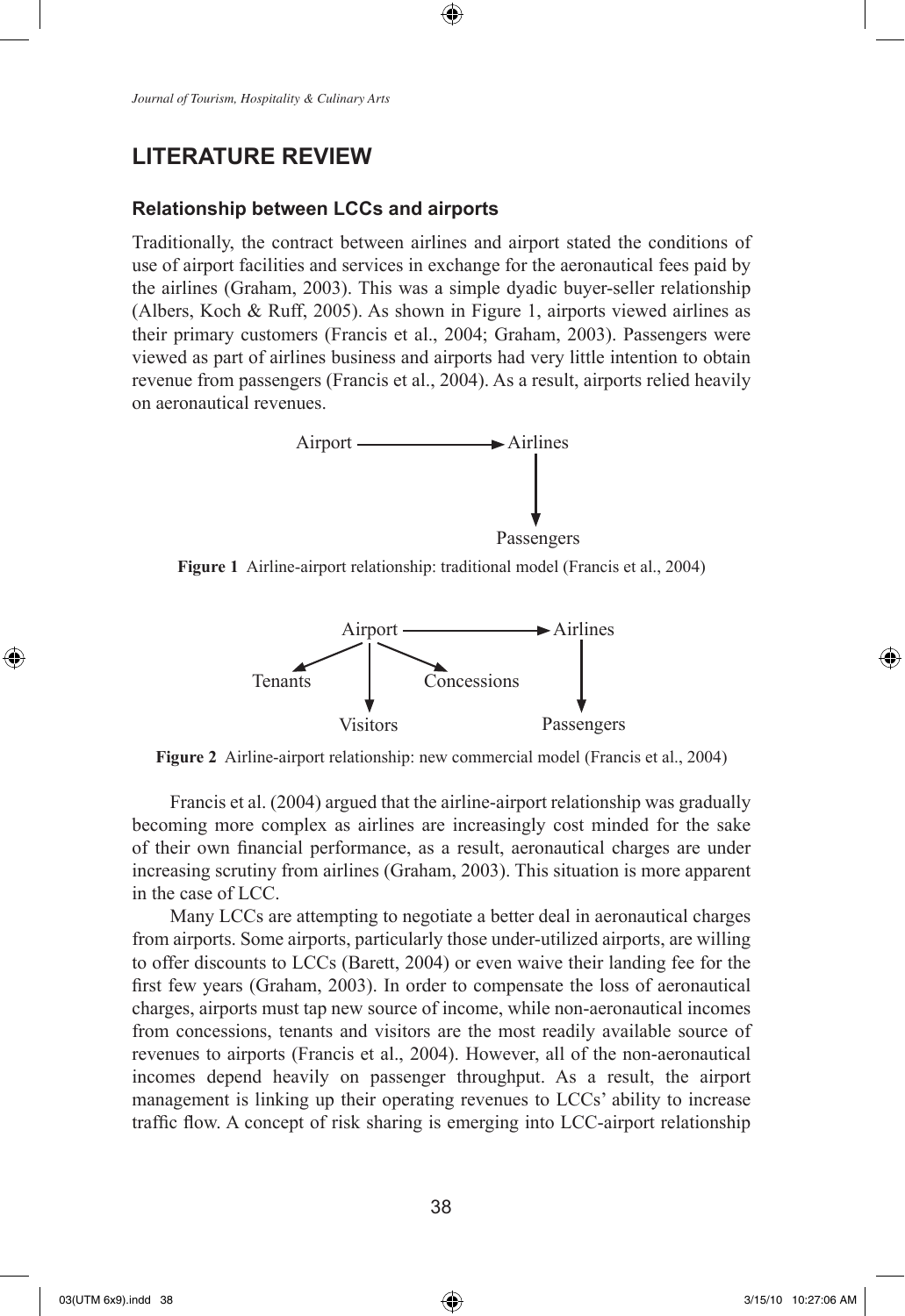which is rather new in aviation management. Since most of the airports in Southeast Asia are still government owned, controlled or subsided, it is questionable if these airports are willing or allowed to share business risks with LCC, even if they are under-utilized. Government influences should not be overlook in Southeast Asia. It seems that the LCC-airport relationship in Southeast Asia can be described as a buyer-seller relationship with strong government influence.

⊕

#### **Buyer – seller relationship**

The interaction Model (IMP Group, 1982) depicted a comprehensive picture of buyer-seller relationships as shown in Figure 3.



The Interaction Model

**Figure 3** The Interaction Model (IMP Group, 1982)

The Industrial Marketing and Purchasing (IMP) Group (1982) as well as some other researchers, such as Dwyer, Schurr & Oh (1987), Ford, Hakansson & Johanson (1986), Brennan, Turnbull & Wilson (2003), viewed the exchange between industrial buyers and sellers as an ongoing process with many individual exchange episodes. IMP Group (1982) also argued that industrial buyers are not generally responding to marketing mix variables manipulated by the sellers. Instead, the interactions between individual buyers and sellers are important to their relationship because both the buyer and seller are active in the relationship. The interaction model emphasized that there are not many buyers and sellers in the industrial market and they know each other very well and realize the movement of each other. Moreover, both the buyer and seller have the same task to search a

⊕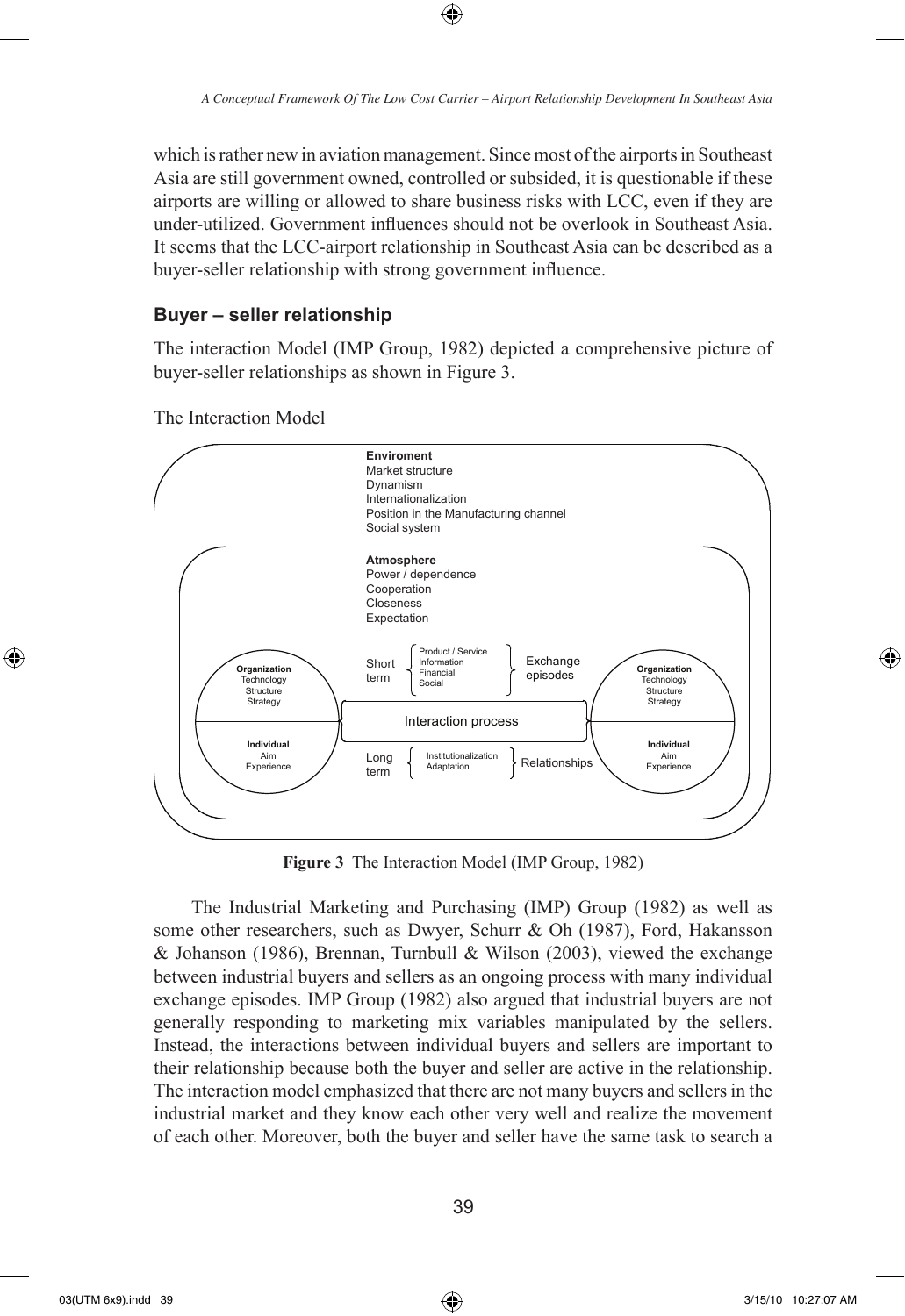suitable counterpart, to make a request or offer and to try to control the transaction process. In this sense, the Group (1982) claimed that the characteristics, actions and reactions of both the buyer and seller have to be analyzed simultaneously in order to understand their relationship.

These arguments may also apply to the LCC-airport relationship. Firstly, the transaction between LCC and airport is rather long term which involves interaction and negotiation for a period of time. The purchase of airport services by LCC is not in the form of single discrete transaction, instead, a contract between LCC and airport normally last for a few years. Secondly, similar to the industrial market, there are not many LCCs and airports in the aviation market. They also know each other very well and are aware of the others movement in the market. Thirdly, both the LCCs and airports will also take the initiative to search for a suitable counterpart and attempt to control the transaction. It seems that the Interaction Model (IMP Group, 1982) can well suit the LCC-airport relationship. However, the Interaction Model (IMP Group, 1982) purely studied the relationship between commercial organizations in the industrial market. The LCC-airport relationship in Southeast Asia is probably between a commercial and government organization. Therefore, this study will only use the Interaction Model (IMP Group, 1982) as the starting point to construct the conceptual framework of the LCC-airport relationship in Southeast Asia.

There are four groups of variables in the IMP model, which are the organizations involved, elements and process as of interaction, environment where the interaction takes place and atmosphere affecting and affected by the interaction. The model attempts to explain the buyer-seller relationship in industrial market with these 4 groups of variables (IMP Group, 1982). However, this model cannot explain what factors lead the two parties to build up a relationship with each other. This paper suggests incorporating the concept of resources and capabilities in order to explain why a LCC and an airport wish to develop a relationship with each other.

#### **Resources and Capabilities**

Organizations interact with each other because they seek to gain from each other, have a function for each other (Ford, Hakansson & Johanson, 1986) or need each other the resources. (Pfeffer and Salancik, 2003). Capability refers to what an organization can do for its counterpart or what function the organization can carry out for its counterpart (Ford, Hakansson & Johanson, 1986).

Probably, organizations will evaluate their counterparts' resources and capabilities in the pre-relationship stage. If an LCC or an airport finds that the resources and capabilities possessed by their counterpart are valuable, they may want to develop a relationship with this counterpart. It seems that resources and capabilities are the fundamental reasons why organizations want to establish a relationship with each other. Therefore, this research is going to incorporate the concept of resources (Pfeffer and Salancik, 2003) and capabilities (Ford, Hakansson and Johanson, 1986) into the conceptual framework.

⊕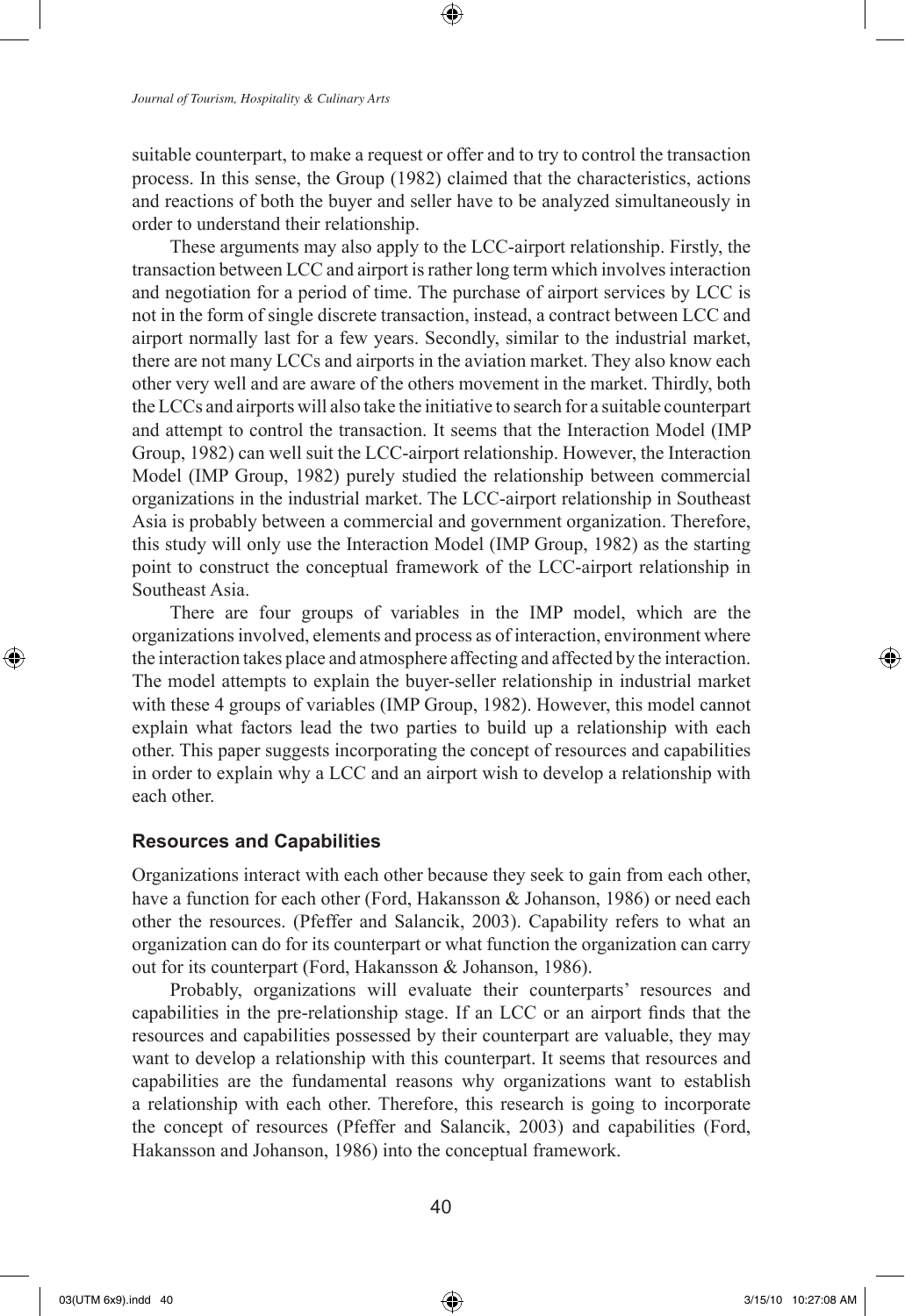⊕

#### **LCC's requirements of Airports**

LCC is willing to start up a business relationship with an airport only if the airport can provides what it needs. Previous researches suggested some requirements such as low airport charges (Barbot, 2006; Barrett, 2000; Graham, 2003; Francis, Humphreys & Ison, 2004; Warnock-Smith & Potter, 2005), quick turnaround time (Barrett, 2004; Gillen & Lall, 2004; Warnock-Smith & Potter, 2005), spare airport capacity, convenient slot times (Warnock-Smith & Potter, 2005), singlestorey airport terminals (Barrett, 2004; Francis et al., 2004), quick check-in, good catering and shopping at airport, good facilities for ground transport, high potential demand for LCC services and no gold-plating facility (Barrett, 2004).

Interaction only makes sense if the organizations can gain from their counterpart (Ford, Hakansson & Johanson, 1986) and they can provide what their counterpart needs (Pfeffer and Salancik, 2003). Therefore what the airports need from LCCs should be considered simultaneously.

#### **Airports' requirements of LCCs**

Previous researches, such as Barrett (2004) and Warnock-Smith & Potter (2005), only studied what LCCs required from airports. The airports' requirements on LCCs are rarely studied. From Francis et al.'s studies (2003 & 2004), two factors may be taken into account, which are sustainability of the LCCs in the airports (Francis et al., 2003) and LCCs' ability to increase passenger throughput, hence the non-aeronautical revenue can be increased (Francis et al., 2003; Francis et al., 2004).

However, most of the airports in Southeast Asia are government owned and controlled. When governments decide policies for their airports, they may not solely consider the benefit of the airport. Instead, the government may take the benefit of the whole society into account including the benefit of their own flag carrier, tourism development of their country, and economics development. For the sake of the whole society, the government may scarifies the benefit of the airport. The Singapore government stated clearly that 'unused traffic rights will be allocated among competing users in a manner that optimizes national interests' (Straits Times, 2003). Obviously, airports and LCCs cannot develop relationships with their own desires, but they are very much affected by government's views on national interest and airport benefit. Therefore, government influences on airport should be taken into account in LCC-airport relationship development in Southeast Asia.

The above sections briefly reviewed what resources and capabilities LCCs and airports need from and provide to each other as well as government influences. This implies that LCCs and airports are interdependent. However, the influences of government becomes variables in their relationship.

 $\bigoplus$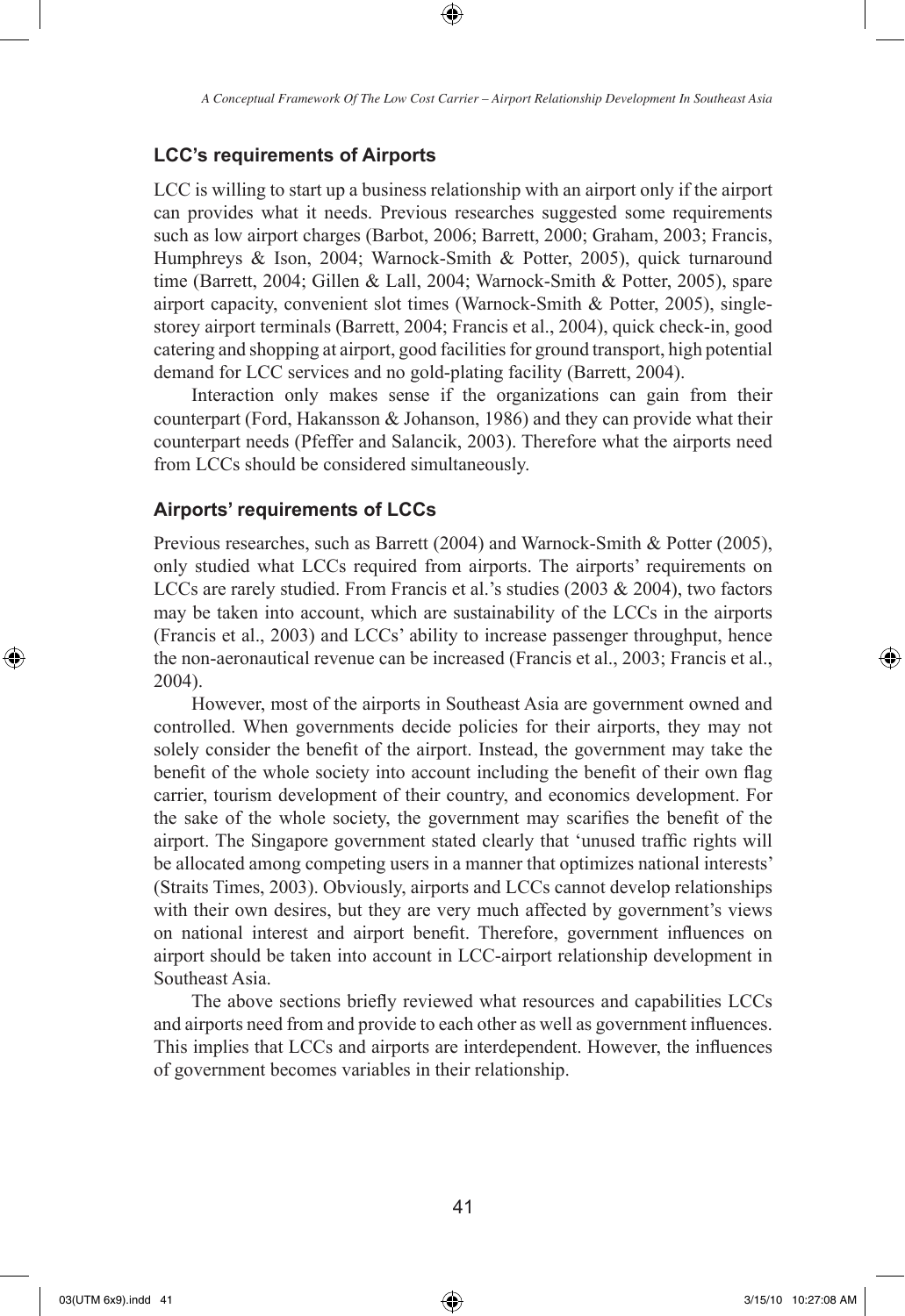#### **Power Imbalance & Mutual Dependence**

Organizations are not self-contained (Buchanan, 1992; Pfeffer & Salancik, 2003). All organizations coexist in an environment and depend on the external sources for necessary resources. It is always true that while airlines need airport facilities for operating flight services, airports need airlines to buy their services at the same time.

⊕

However, the question is if the LCC and airport depend on each other at the same level. If not, then one party will have power over the others because power resides implicitly in the other's dependency (Emerson, 1962). The difference in power between the LCC and the airport will form a power imbalance (Casciaro & Piskorski, 2005; Emerson, 1962) between them. The power advantage party may exert influences on the interaction process in order to gain benefit from the power disadvantaged side.

Mutual dependence is the sum of dependence (Casciaro & Piskorski, 2005; Emerson, 1962) of the two organizations. When the dependence of the LCC and the airport on each other is high, their mutual dependence is high, and vice versa. Lawler and Yoon (1996) suggested that a more balanced power relation together with greater mutual dependence will promote relational cohesion.

In the Interaction Model (IMP Group, 1982), power-dependence was viewed as the outcome of the relationship. However, assuming that every organization possesses its own resources and capabilities before developing any relationship with any organization, their inherent resources and capabilities as well as what resources it needs from its counterpart determine the power and dependence between them. IMP Group (1982) also suggested that the inherent resources of an organization and its power determine its basic position in the interaction process. Therefore, it comes to a logical inference that power and dependence are the factors affecting the interaction process, rather than the product of a relationship.

#### **Mutuality**

 $\bigoplus$ 

Mutuality rests on whether the two organizations share common goals or interests and the way they handle their divergent goals (Ford, Hakansson & Johanson, 1986). Mutuality means how much a company is willing to give up its own goals in order to increase the positive outcome of others, hence its own ultimate benefit can be enhanced (Ford, Hakansson  $&$  Johanson, 1986) or how much either party is prepared to scarifice for the sake of the relationship (Johnsen  $\&$  Ford, 2001). For instance, if the organizations emphasize on mutual goals and interests, such as simplifying the production process, then the organizations will show an interest in each others' well-being and look for a longer term gain (Ford, Hakansson & Johanson, 1986). However, if an organization has a very limited extent of mutuality with its counterpart, this organization will focus on its self-interest and short term opportunism, such as discount negotiation (Ford, Hakasson & Johanson, 1986).

Ford, Hakansson & Johanson (1986) stated that 'mutuality can only be demonstrated over time'. However, this study is going to argue that LCCs and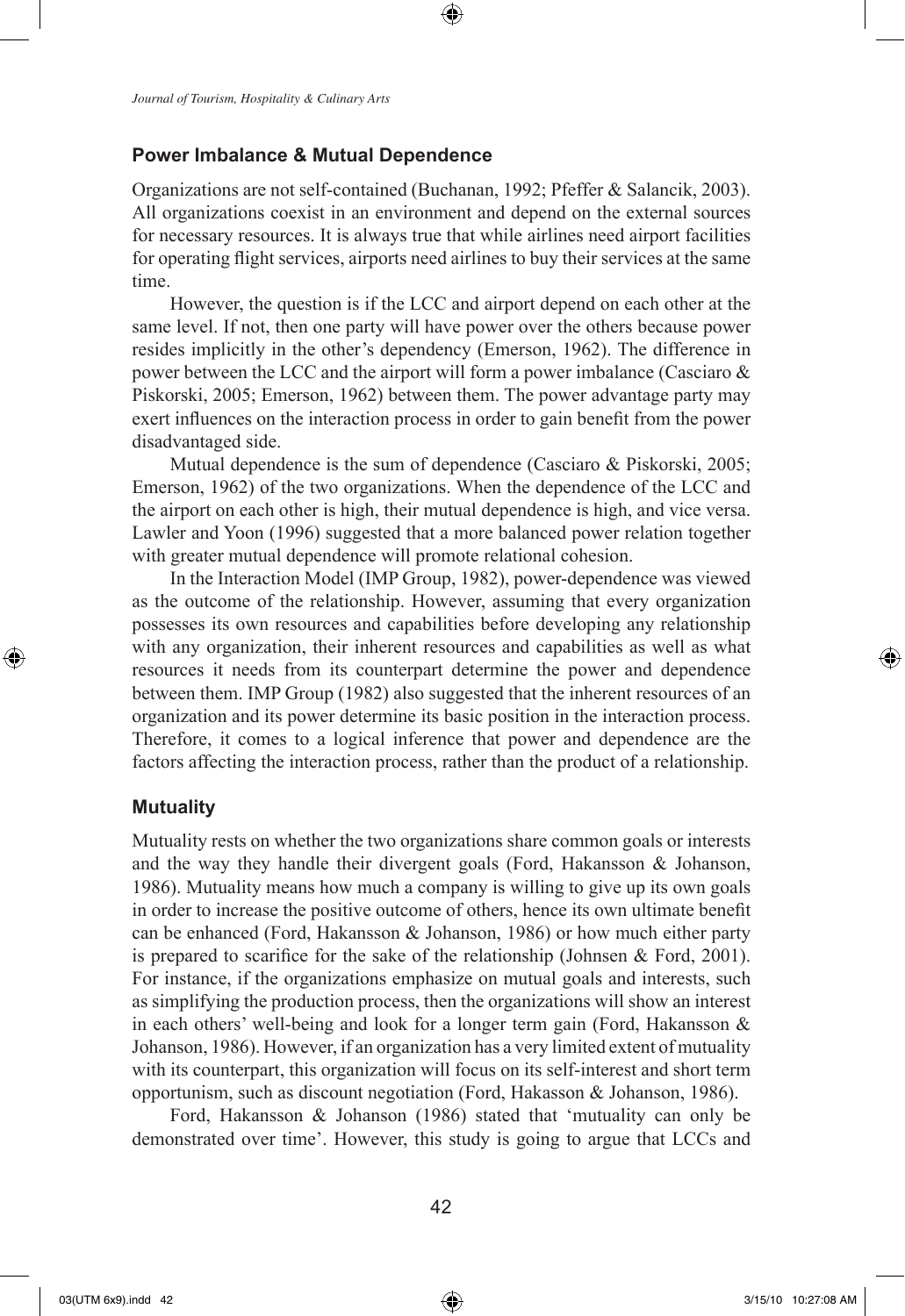airports will consider mutuality from the pre-relationship stage because this study believed that the potential of mutuality will affect the LCC's and the airport's intention to develop a relationship with each other. Besides, this study also believed that mutuality will affect the way that the LCC and the airport interact with each other.

⊕

#### **1 The Conceptual Framework**



**Figure 4** The Conceptual Framework

The whole aviation industry, as well as LCCs and airports, are framed by three levels of control, which are international aviation regulations, BASA / Multilateral Air Service Agreement (MASA) and national government aviation policies. LCCs cannot fly to any foreign destination airport according to their own desire. This research suggess that the three levels of control together with local governments' attitudes towards the development of LCC formed the prerequisite conditions for starting up a relationship between a LCC and an airport as shown in Figure 4.

After examining the prerequisites, the conceptual framework will study why the LCC and the airport start up a relationship with each other and how their relationship is developed. For a relationship to be worthwhile both the interacting parties must be able to gain from each other and be able to form something meaningful together (Ford, Hakansson & Johanson, 1986) which cannot be formed by either party individually (Hakansson & Snehota, 1995). This point of view inevitably leads to two fundamental questions. Firstly, what resources and capabilities that a LCC and an airport can offer each other? Secondly, what goals

⊕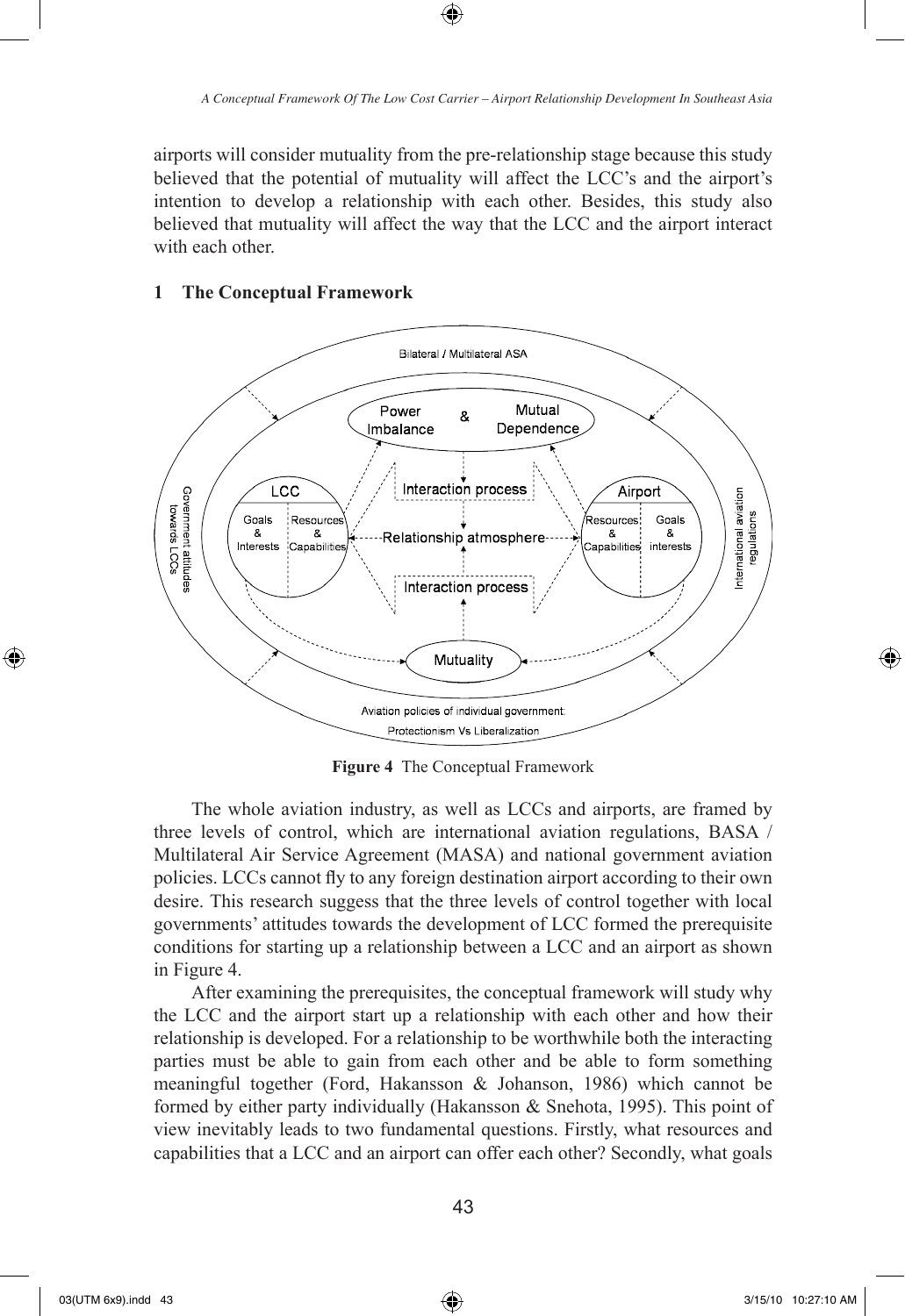*Journal of Tourism, Hospitality & Culinary Arts*

and interests do they want to achieve from the relationship? Therefore, the concept of resources, capability, goals and interest are incorporated into the conceptual framework.

⊕

With the consideration of their resources and capabilities as well as their goals and interests, this study is going to incorporate the concept of power imbalance, mutual dependence and mutuality into the conceptual framework to examine whether and how these three factors affect the development of LCCairport relationship. Besides, this research will explore whether there are other factors that will affect the relationship development between LCCs and airports.

The IMP Group (1982) suggested that the relationship atmosphere is the product of the interaction process and also the starting points for future interaction. However, how the future interaction would be affected was not specified. This research will study how the relationship atmosphere affects LCCs and airport's future interaction and business development with each other.

### **METHODOLOGY**

This research is an exploratory study which aims at constructing a conceptual framework of the relationship between LCC and airport. As an exploratory study, an inductive research model will be adopted. A multiple case study approach will be used in this research.

The unit of analysis is defined as the development of a dyadic relationship between LCC and airport. The process of developing a relationship between one LCC and one airport represents one case. Since the development of a relationship is a temporal issue, a timeframe is needed to define the beginning and the end of the case. The beginning of the case will be the time when a LCC or an airport start to evaluate each other as a potential counterpart. The end of the case will be at the time when the LCC and airport are being interviewed because the interviewees can trace back their actions and reactions taken overtime, they cannot predict precisely what they and their counterparts are going to do in the future. Therefore the information on the cases is only available up to the time that they are being interviewed.

Data will be collected from primary and secondary sources. A set of semistructural questions will be designed for conducting personal interviews with executives from LCCs and airports. Secondary data will be a cross-referenced to primary data in order to process triangulation. After data collection, within-case analysis will first be carried out to gain an in-depth understanding on each case before cross-case comparison can be processed. Besides, a pilot interview will be conducted in order to refine the research design.

⊕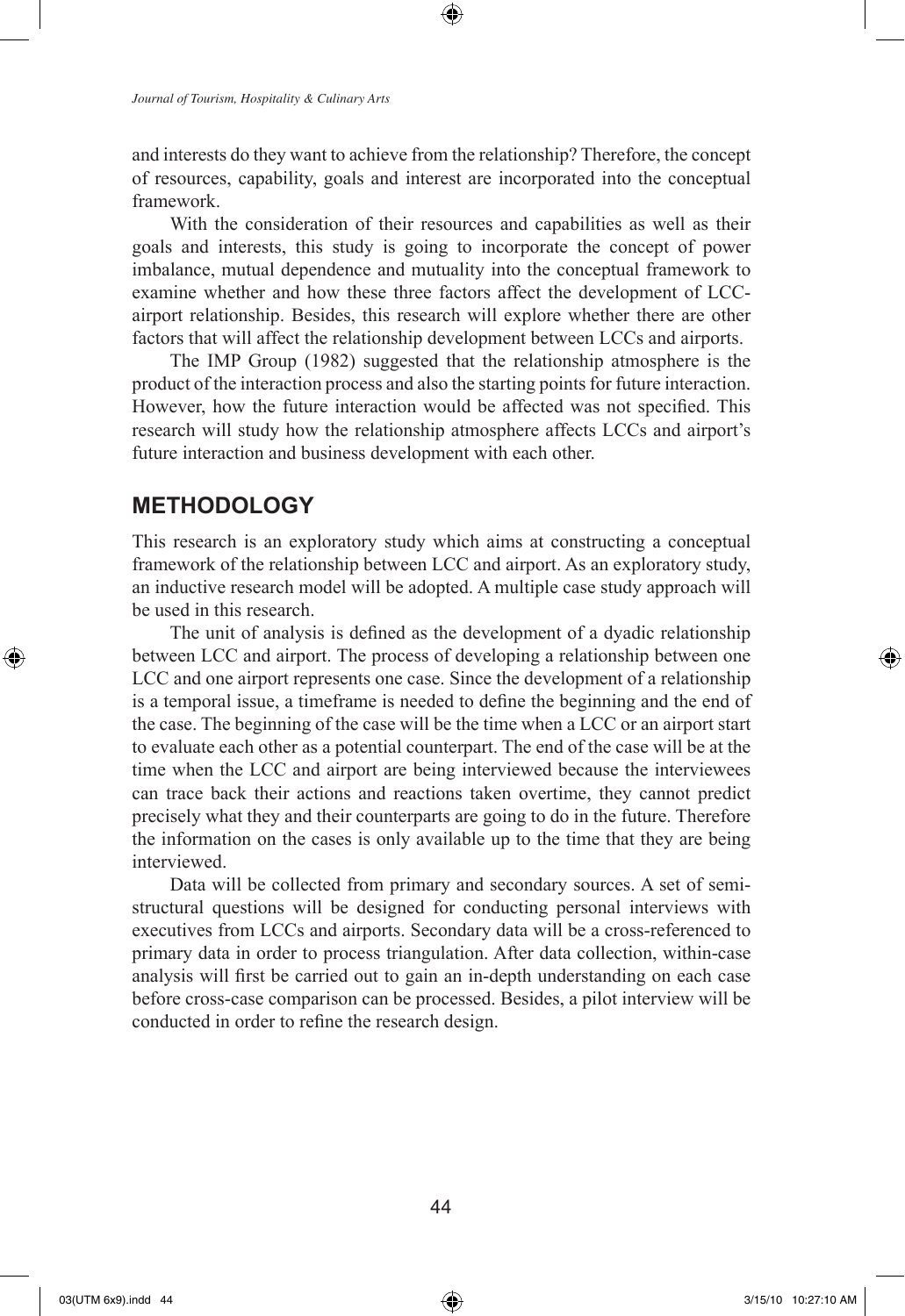⊕

## **CONTRIBUTION**

This study attempts to make academic and industry contributions.

Academic:

- This research attempts to fill the research gap in the LCC-airport relationship development issue.
- Airlines in Southeast Asia are gradually undergoing privatization which will be more cost sensitive (Graham, 2003), the airline-airport relationship will then tend to be similar to the LCC-airport relationship. The understanding of LCC-airport relationship development can be a starting point to further study the privatized airlines-airport relationship in future.

Industry:

⊕

• The knowledge about the way the LCC-airport relationship is developed and what factors affect them is particular useful to route development of LCCs and airports which need to develop business with LCCs.

## **REFERENCES**

- Albers, S., Koch, B. & Ruff, C. (2005). Strategic alliances between airlines and airports – theoretical assessment and practical evidence. *Journal of Air Transport Management, 11*(2), 49 – 58.
- Barbot, C. (2006). Low-cost airlines, secondary airports, and state aid: An economic assessment of the Ryanair-Charleroi Airport agreement. *Journal of Air Transport Management, 12*(4), 197 – 203.
- Barrett, S.D. (2004). How do the demands for airport services differ between fullservice carriers and low-cost carriers? *Journal of Air Transport Management, 10*(1), 33 – 39.
- Brennan, D.R., Turnbull, P.W. & Wilson, D.T. (2003). Dyadic adaptation in business-to-business markets. *European Journal of Marketing, 27*(11/12),  $1636 - 1665$ .
- Buchanan, L. (1992). Vertical trade relationship: The role of dependence and symmetry in attaining organizational goals. *Journal of Marketing Research, 29*(1), 65 – 75.
- Casciaro, T. & Piskorski, M.J. (2005). Power Imbalance, Mutual Dependence, and Constraint Absorption: A closer look at resource dependence theory. *Administrative Science Quarterly, 50*(June), 167 – 199.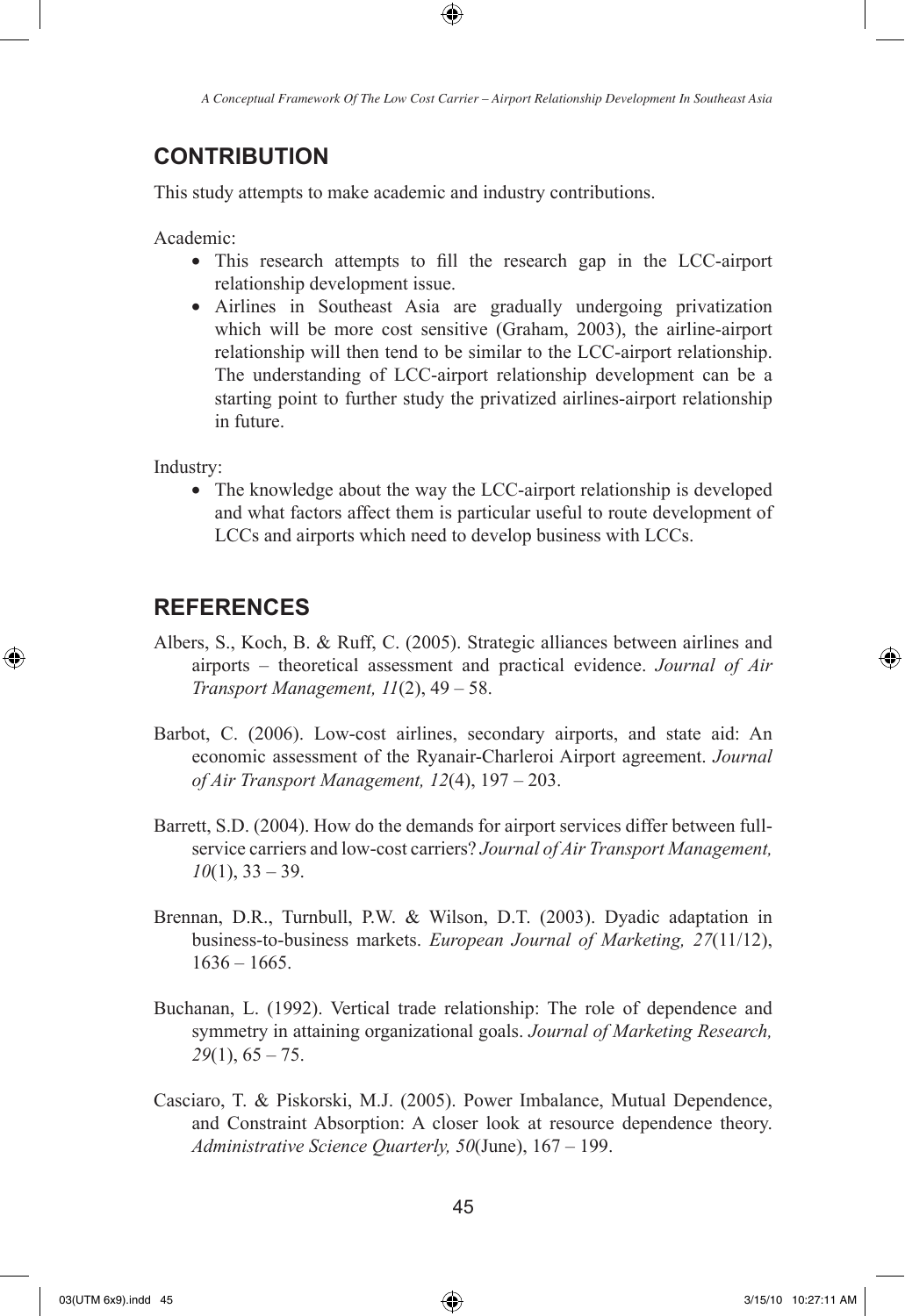Dwyer, R.F., Schurr, P.H. & Oh, S. (1987). Developing Buyer-Seller Relationships. *Journal of Marketing, 51*(2), 11 – 27.

↔

- Dobruszkes, F. (2006). An analysis of European low-cost airlines and their networks. *Journal of Transport Geography*, *14*(4), 249 – 264.
- Emerson, R.M. (1962). Power-dependence relations. *American Sociological Review, 27*(1), 31 – 41.
- Ford, D. (1980). The Development of Buyer Seller Relationships in Industrial Markets. *European Journal of Marketing, 15*(5/6), 339 – 353.
- Ford, D., Hakansson, H. & Johanson, J. (1986). How do Companies Interact? *Industrial Marketing and Purchasing, 1*(1), 26 – 41.
- Forsyth, P., King, J. & Rodolfo, C. L. (2006). Open Skies in ASEAN. *Journal of Air Transport Management, 12*(3), 143 – 152.
- Francis, G., Fidato, A. & Humphreys, I. (2003). Airport-airline interaction: the impact of low-cost carriers on two European airports. *Journal of Air Transport Management, 9*(4), 267 – 273.
- Francis, G., Humphreys. I., & Ison, S. (2004). Airports' perspectives on the growth of low-cost airlines and the remodeling of the airport-airline relationship. *Tourism Management, 25*(4), 507 – 514.
- Francis, G., Humphreys, I., Ison, S. & Aicken, M. (2006). Where next for low cost airlines? A spatial and temporal comparative study. *Journal of Transport Geography, 14*(2), 83 – 94.
- Gillen, D. & Lall, A. (2004). Competitive advantage of low-cost carriers: some implications for airports. *Journal of Air Transport Management*, *10*(1),  $41 - 50$ .
- Graham, A. (2003). Managing Airports: an international perspective. Oxford: Butterworth Heinemann.
- Hakansson, H. & Snehota, I. (1995). *Developing Relationships in Business Network.* London: Routledge.
- Hooper, P. (2002). Privatization of airports in Asia. *Journal of Air Transport Management, 8*(5), 289 – 300.

⊕

↔